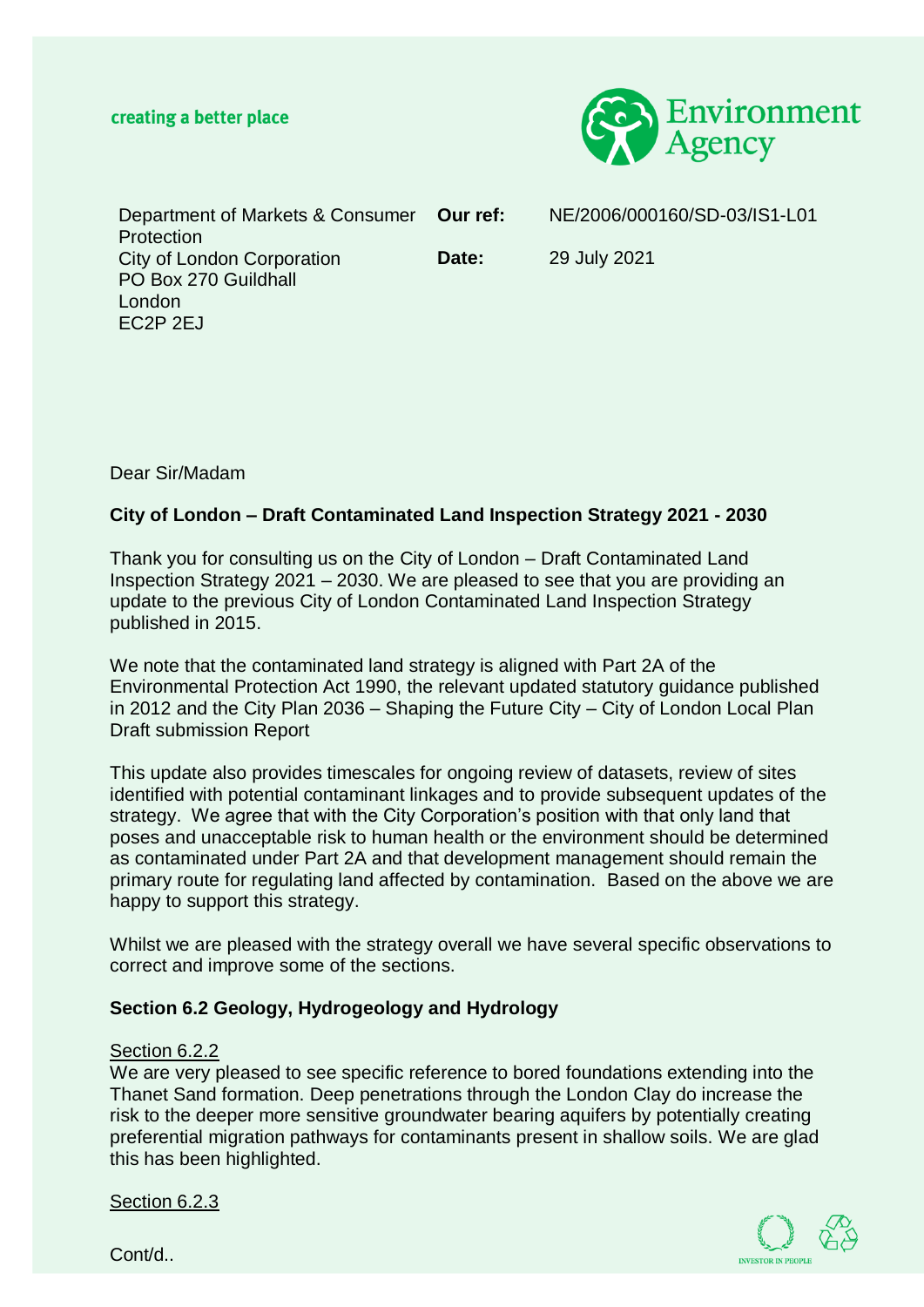Section 6.2.3 discusses the protection provided by the London Clay to deeper aquifers. Whilst we welcome a section on this we feel that some words are missing and recommend that the third sentence should read as follows:

*"…The London Clay confines the underlying soils (Lambeth Group, Thanet Sands and Upper Chalk) which are considered collectively to be a Principal Aquifer, largely preventing infiltration from above."*

Across large areas of the London Basin hydrogeological testing has shown continuity between the Thanet Sands and the Chalk meaning contamination of the Thanet Sands is likely to impact on the more strategically important (and therefore sensitive) Chalk. The Lambeth Group is much more heterogeneous but in some places does comprise of permeable soils and is in hydraulic connectivity with the underlying Thanet Sands and Chalk. Due to this we often collectively consider these deposits to be a Principal Aquifer. Strictly speaking however, the Lambeth Group and Thanet sands are classified as Secondary A Aquifers.

### Section 6.2.4

The drift deposits described in this section have been incorrectly described. The majority of the area is underlain by the Taplow Gravel Formation (Secondary A Aquifer). The River Thames and the southern fringe of the area adjacent to the river is underlain by Alluvium (Secondary (undifferentiated) Aquifer). The Langley Silt Member is (Secondary (unproductive) Aquifer) is also present centrally and towards the east of the area. We have provided an extract from the Environment Agency's in house GIS mapping layer below – this is based on the most recent BGS geological mapping data.



# Key

Unshaded areas = no information Pale orange areas = Taplow Gravels Formation (Secondary A Aquifer) Pile grey areas = Langley Silt Member (Unproductive) Pale yellow area = Alluvium (Secondary undifferentiated Aquifer)

This information is available via Defra's MAGIC website.

Cont/d.. 2